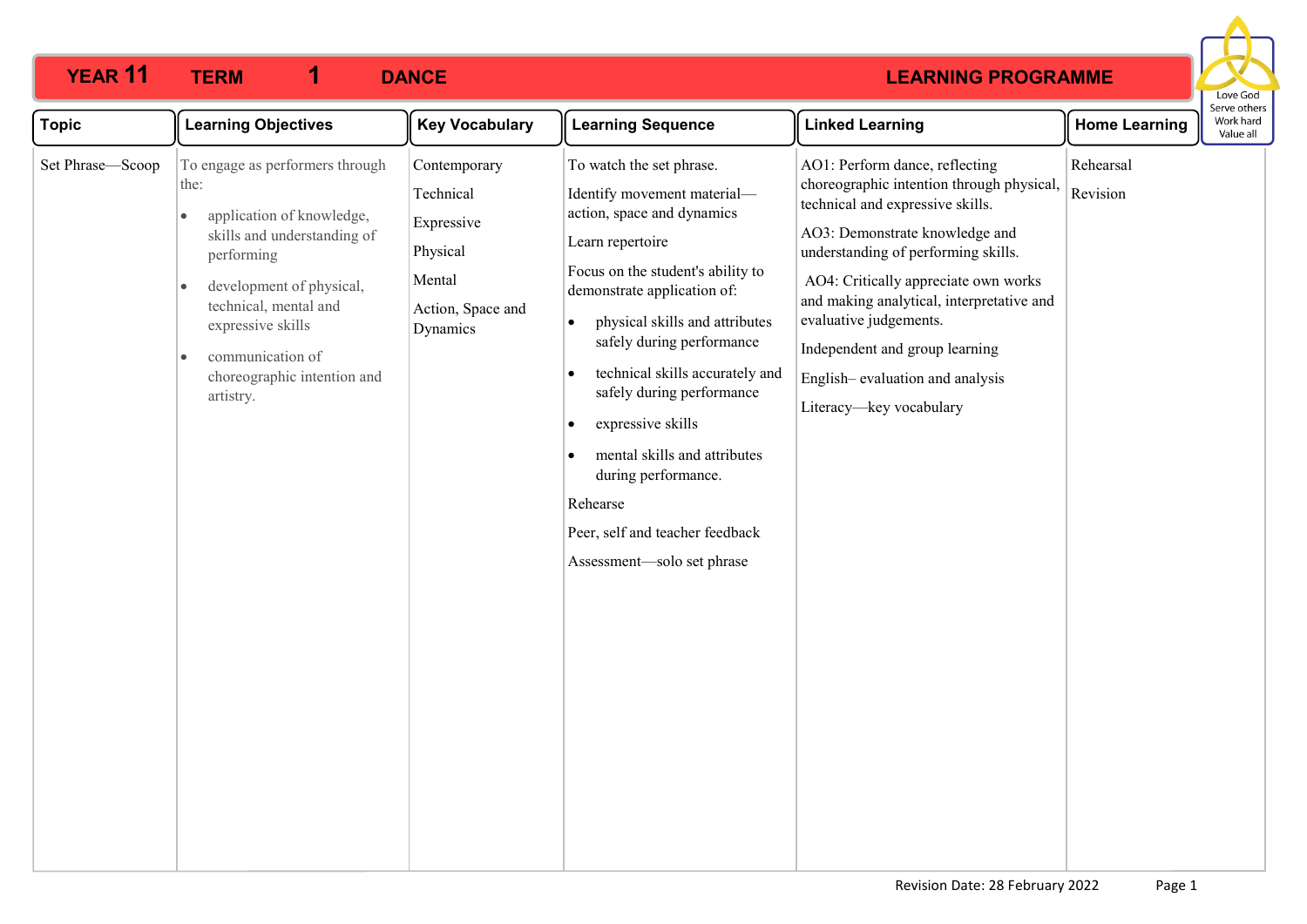

| <b>Topic</b>               | <b>Learning Objectives</b>                                                                                                                                                                                                                                                                                                                                             | <b>Key Vocabulary</b>                                                                                                   | <b>Learning Sequence</b>                                                                                                                                                                                                                          | <b>Linked Learning</b>                                                                                                                                                                                                                                                                                                                                                                                                                                                                                                                                                                      | <b>Home Learning</b>                            | perve othe<br>Work hard<br>Value all |
|----------------------------|------------------------------------------------------------------------------------------------------------------------------------------------------------------------------------------------------------------------------------------------------------------------------------------------------------------------------------------------------------------------|-------------------------------------------------------------------------------------------------------------------------|---------------------------------------------------------------------------------------------------------------------------------------------------------------------------------------------------------------------------------------------------|---------------------------------------------------------------------------------------------------------------------------------------------------------------------------------------------------------------------------------------------------------------------------------------------------------------------------------------------------------------------------------------------------------------------------------------------------------------------------------------------------------------------------------------------------------------------------------------------|-------------------------------------------------|--------------------------------------|
| Professional work<br>study | To appreciate dance through the:<br>articulation of knowledge and<br>$\bullet$<br>critical reflection to inform<br>artistic practice<br>critical appreciation of dance<br>$\bullet$<br>in its physical, artistic,<br>aesthetic and cultural contexts<br>critical analysis, interpretation,<br>$\bullet$<br>evaluation and appreciation of<br>professional dance works. | Costume<br>Set<br>Lighting<br>Aural<br>Action<br>Space<br>Dynamics<br>Relationships<br>Analyse<br>Interpret<br>Evaluate | Study the professional work<br>Learning of expressive and<br>technical skills<br>Learn and reproduce movement<br>reflecting the style.<br>Learn Repertoire<br>Develop dance with a range of<br>choreographic processes<br>Assessment-Written test | AO1: Perform dance, reflecting<br>choreographic intention through physical,<br>technical and expressive skills.<br>AO2: Create dance, including movement<br>material and aural setting, to<br>communicate choreographic intention.<br>AO3: Demonstrate knowledge and<br>understanding of choreographic processes<br>and<br>performing skills.<br>AO4: Critically appreciate own works<br>and professional works, through making<br>analytical, interpretative and evaluative<br>judgements.<br>Independent and group learning<br>English-evaluation and analysis<br>Literacy-key vocabulary | Research choreographer<br>Rehearsal<br>Revision |                                      |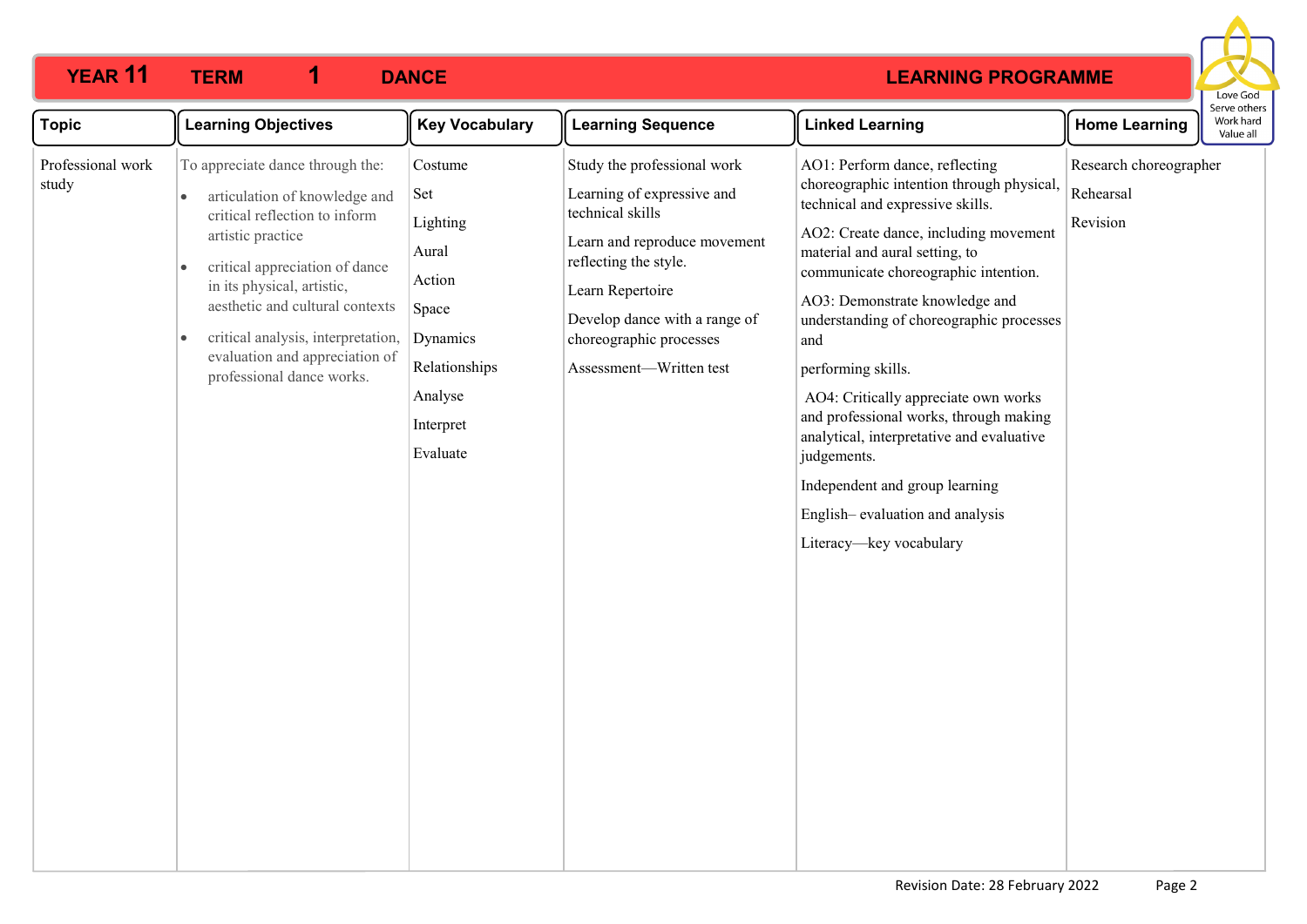

| <b>Topic</b>      | <b>Learning Objectives</b>                                                                                                                                       | <b>Key Vocabulary</b>                                                                   | <b>Learning Sequence</b>                                                                                                                                                                                                                                                                                                                                           | <b>Linked Learning</b>                                                                                                                                                                   | <b>Home Learning</b>                 | או אב חיווב<br>Work hard<br>Value all |
|-------------------|------------------------------------------------------------------------------------------------------------------------------------------------------------------|-----------------------------------------------------------------------------------------|--------------------------------------------------------------------------------------------------------------------------------------------------------------------------------------------------------------------------------------------------------------------------------------------------------------------------------------------------------------------|------------------------------------------------------------------------------------------------------------------------------------------------------------------------------------------|--------------------------------------|---------------------------------------|
| Performance Piece | To engage as performers through<br>the:<br>application of knowledge,<br>$\bullet$<br>skills and understanding of<br>performing                                   | Physical Skills<br><b>Technical Skills</b><br><b>Expressive Skills</b><br>Mental Skills | Learn key motifs from set phrases<br>Learn full dance                                                                                                                                                                                                                                                                                                              | AO1: Perform dance, reflecting<br>choreographic intention through physical,<br>technical and expressive skills.<br>AO3: Demonstrate knowledge and<br>understanding of performing skills. | Revision of core skills<br>Rehearsal |                                       |
|                   | development of physical,<br>$\bullet$<br>technical, mental and<br>expressive skills<br>communication of<br>$\bullet$<br>choreographic intention and<br>artistry. |                                                                                         | Focus on the student's ability to<br>demonstrate application of:<br>physical skills and attributes<br>$\bullet$<br>safely during performance<br>technical skills accurately and<br>safely during performance<br>expressive skills<br>$\bullet$<br>mental skills and attributes<br>during performance.<br>Rehearse<br>Peer, self and teacher feedback<br>Assessment | AO4: Critically appreciate own works<br>and making analytical, interpretative and<br>evaluative judgements.<br>Literacy-key vocabulary<br>Creative thinking                              |                                      |                                       |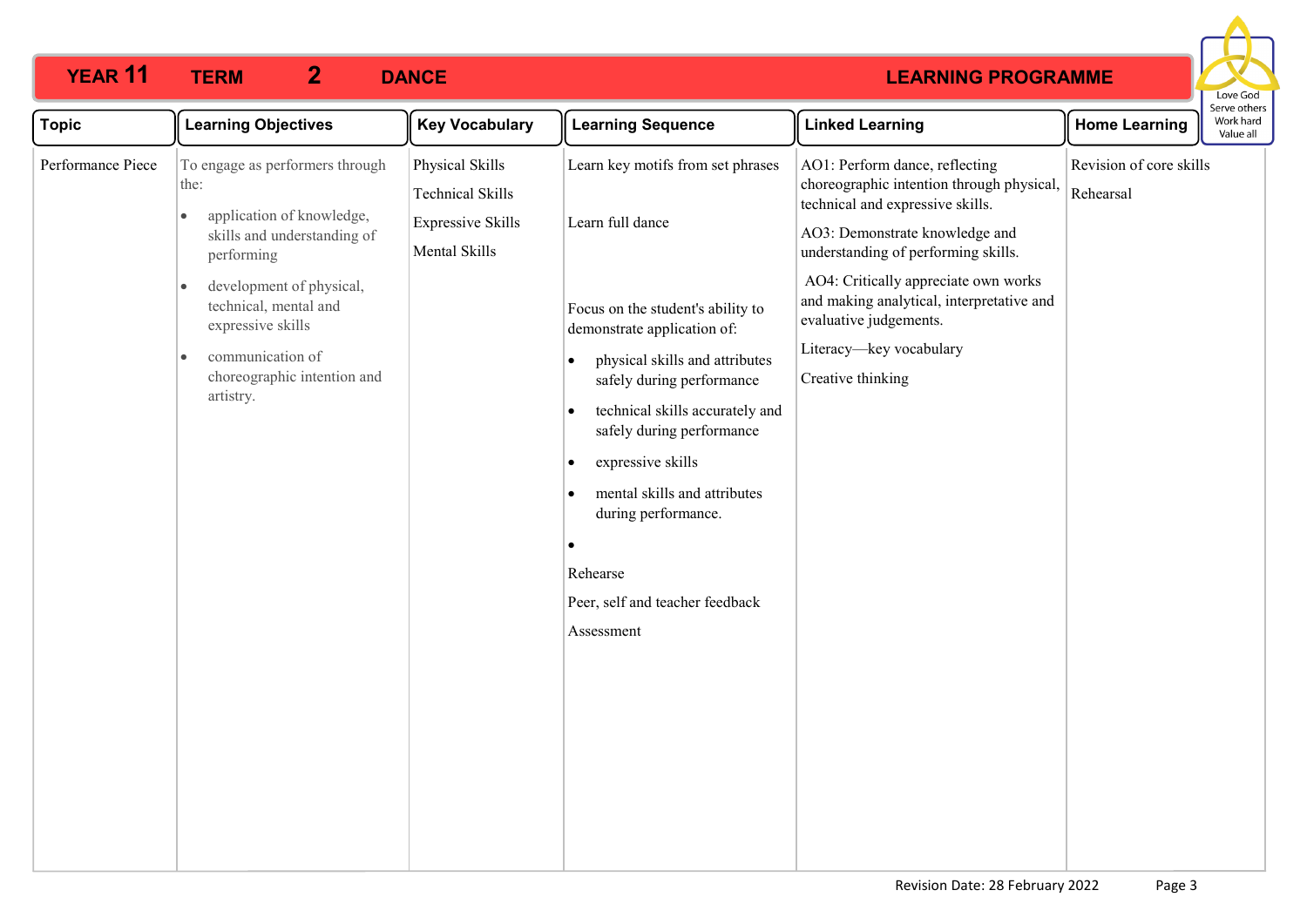

| <b>Topic</b>             | <b>Learning Objectives</b>                                                                                                                                                                                                                                                                                                                                                                         | <b>Key Vocabulary</b>                                                       | <b>Learning Sequence</b>                                                                                                                                                                                                                                                                                                  | <b>Linked Learning</b>                                                                                                                                                                                                                            | <b>Home Learning</b>                    | Serve others<br>Work hard<br>Value all |
|--------------------------|----------------------------------------------------------------------------------------------------------------------------------------------------------------------------------------------------------------------------------------------------------------------------------------------------------------------------------------------------------------------------------------------------|-----------------------------------------------------------------------------|---------------------------------------------------------------------------------------------------------------------------------------------------------------------------------------------------------------------------------------------------------------------------------------------------------------------------|---------------------------------------------------------------------------------------------------------------------------------------------------------------------------------------------------------------------------------------------------|-----------------------------------------|----------------------------------------|
| Choreography-<br>Stimuli | To engage as choreographers<br>through the:<br>creative and imaginative<br>$\bullet$<br>response to a range of stimuli<br>use of imagination, problem<br>solving, creativity and the<br>synthesis of ideas<br>application of knowledge,<br>$\bullet$<br>skills and understanding of<br>choreographic forms and<br>devices<br>communication of ideas,<br>feelings, emotions, meanings<br>and moods. | Stimuli<br>Action<br>Space<br>Dynamics<br>Relationships<br>Devices<br>Aural | Introduction and exploration of<br>stimului<br>Follow choreographic process of:<br>researching<br>$\bullet$<br>improvising<br>$\bullet$<br>generating<br>$\bullet$<br>selecting<br>$\bullet$<br>developing<br>$\bullet$<br>structuring<br>$\bullet$<br>refining and synthesising.<br>$\bullet$<br>Rehearsal<br>Assessment | AO2: Create dance, including movement<br>material and aural setting, to<br>communicate choreographic intention.<br>AO3: Demonstrate knowledge and<br>understanding of choreographic<br>processes.<br>Literacy-key vocabulary<br>Creative thinking | Research<br>Rehearsal<br>Programme Note |                                        |